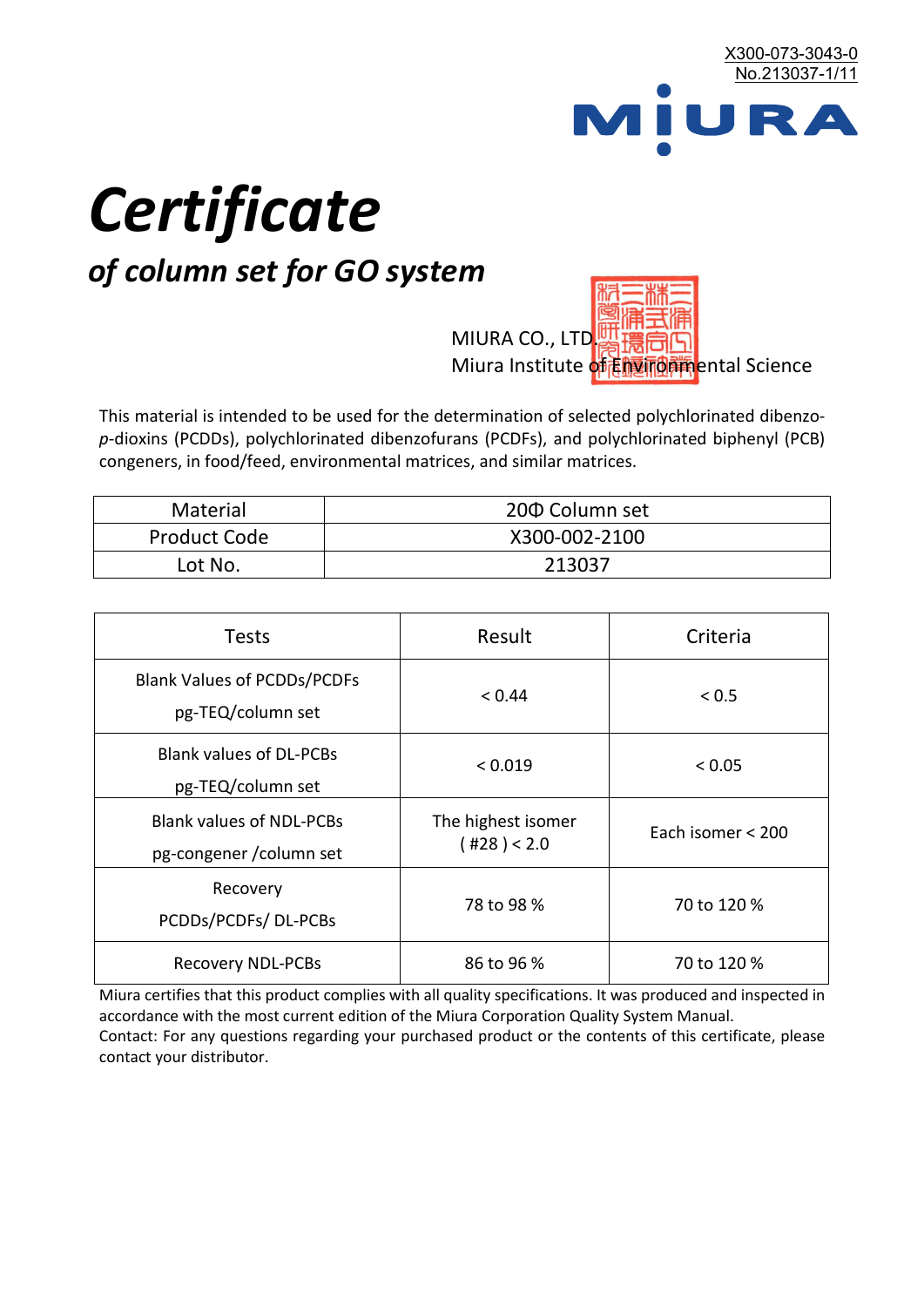### **DESCRIPTIONS**

**Lot Number:** The number mentioned on the labels on the column bag is the lot production number.

**Blank Level Values:** Blank level values, expressed as mass fractions (pg-TEQ per a column set), for selected PCB congeners, PCDD, and PCDF congeners are provided in Table 2. Blank level values are a reference value for which MIURA has the highest confidence in its accuracy, in that all known or suspected sources of bias have been investigated or taken into account (JIS K0311 or JIS K0312).

**Recovery Values (Sample):** Recovery values, expressed as percentages, are provided in Table 3 for selected mass labeled-PCB congeners, and selected mass labeled PCDD and PCDF congeners, based on selected mass labeled recovery standards added before GC-MS measurement. Recovery values meet EU regulations; however, the values meet the MIURA criteria for this certification, which are stricter than what is required by EU regulations.

#### **NOTICE AND WARNING TO USERS**

THE GO SYSTEM COLUMN SET IS INTENDED FOR DIOXIN ANALYTICAL USE ONLY, INCLUDING HAZARDOUS MATERIALS. BEFORE USE, READ THE SDS CAREFULLY; HANDLE PRODUCT AS A HAZARDOUS MATERIAL CAPABLE OF SKIN CORROSION AND/OR EYE DAMAGE.

#### **INSTRUCTIONS FOR STABILITY, STORAGE, AND USE**

**Stability and Storage:** The column set should be stored at room temperatures below 25 °C until use. It should not be frozen or exposed to sunlight or ultraviolet radiation. After removing from the bags, the contents should be used immediately, especially, because the concentration column (lower) "Alumina" can be deactivated under high-humidity. Storing of the removed column set is not recommended.

**Use:** If storing in a cold room or refrigerator, bring them to room temperature (let stand for approximately 30 min), remove water condensed on the surface of the bags. Carefully remove the bags to avoid damage of the column. Use the same lot number with one column set. For more information of column set refer to the operation manual.

#### **ANALYTICAL METHODS USED AT MIURA**

For preparation of blank test, several column sets chosen at random per lot production were allowed to reach ambient temperature; two types of the purification columns (upper: silver nitrate silica gel, and lower: sulfuric acid silica gel) were assembled, and 10 mL of n-hexane was added to wet the top of the column with the designated column cap and disposable syringe. Then, a known amount of internal standard solution (containing selected labeled PCB, PCDDs, and PCDFs congeners; as shown in Table 1) dissolved in 6 mL of n-hexane was added to the top of the column with disposable syringe, and the syringe was washed with 2 x 2 mL of n-hexane; the n-hexane was injected into the column again. Then, the purification columns assembled with the concentration columns (upper) and (lower) were set to the each system unit immediately. After two fractions (dioxin and PCB fractions) were obtained from each system unit, a known amount of the recovery standard solution was added to each concentration vessel. Finally, both fractions were concentrated using an evaporation system under nitrogen to 0.01 mL.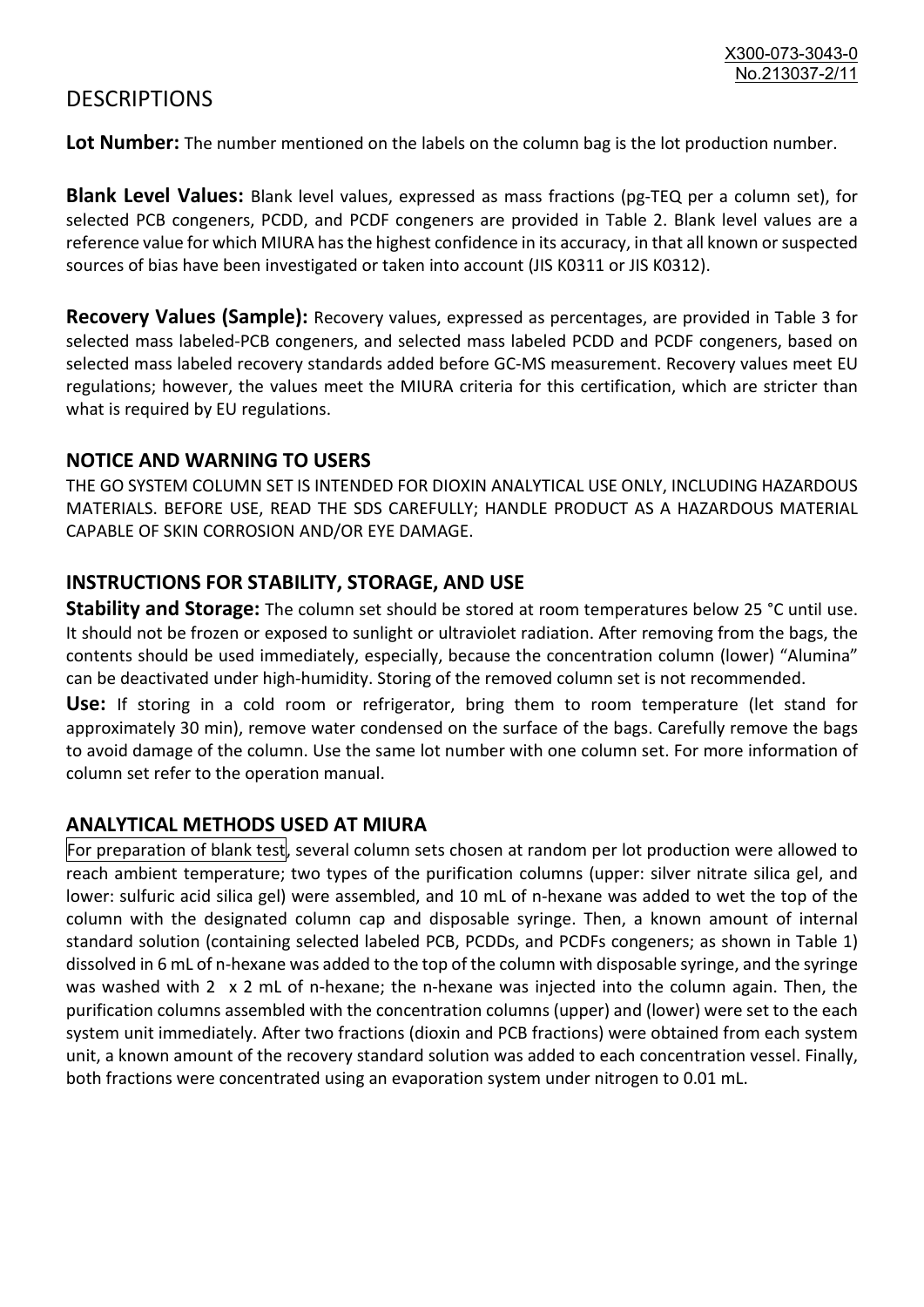X300-073-3043-0 No.213037-3/11

| Compounds                          | Standard                      | Maker Code     | Maker                           | <b>Diluted</b><br>Concentration |
|------------------------------------|-------------------------------|----------------|---------------------------------|---------------------------------|
| PCDDs and PCDFs,<br><b>DL-PCBs</b> | Internal Standard             | DF-SS-A        |                                 |                                 |
|                                    | <b>Internal Standard</b>      | DFP-LCS-B      |                                 |                                 |
|                                    | Recovery (Surrogate) Standard | DF-IS-J        | Wellington<br>Laboratories Inc. | $10$ ng/mL<br>in decane         |
| <b>NDL-PCBs</b>                    | Internal Standard             | <b>MBP-28</b>  |                                 |                                 |
|                                    |                               | <b>MBP-52</b>  |                                 |                                 |
|                                    |                               | MBP-101        |                                 |                                 |
|                                    |                               | <b>MBP-138</b> |                                 |                                 |
|                                    |                               | MBP-153        |                                 |                                 |
|                                    | Recovery (Surrogate) Standard | <b>MBP-19</b>  |                                 |                                 |
|                                    |                               | <b>MBP-70</b>  |                                 |                                 |
|                                    |                               | MBP-111        |                                 |                                 |
|                                    |                               | MBP-162        |                                 |                                 |
|                                    |                               | <b>MBP-178</b> |                                 |                                 |

Table 1. Standard solutions used for recovery tests.

The concentrated dioxin fraction was analyzed using gas chromatography / high resolution mass spectrometry (GC/HRMS) operated in electron impact (EI) mode. A 0.25 mm ID × 60 m fused silica capillary (BPX-DXN, TRAJAN) was used. The concentrated PCB fraction was analyzed using GC/HRMS operated in EI mode. A 0.25 mm ID × 60 m fused silica capillary (HT8-PCB, TRAJAN) was used. All injections were 2 μL using a splitless inlet. The results, blank level values, are provided in Table 2. The chromatograms of each compounds are shown at page 6 and after. Furthermore, the dioxin and PCB fractions were analyzed using gas chromatography / low resolution mass spectrometry operated in total ion scan (m/z 50 to 500) mode, to confirm if interferences may affect determination of target compounds by GC/HRMS are included in the fractions, the chromatograms are not shown here.

For the recovery test (sample), The sunflower seed oil from Helianthus annuus (S5007-1L, Sigma Aldrich) was dissolved in 2 mL of n-hexane. A known amount of the internal standard solution was added to the flask, mixed, and allowed to equilibrate. First, several column sets chosen at random per lot production were allowed to reach ambient temperature; the purification columns (upper) and (lower) were assembled. 10 mL of n-hexane was added to wet the top of the column with the designated column cap and disposable syringe. Then, the sample with the internal standard was injected into the top of the column with the disposable syringe, and the syringe was washed with 2 x 2 mL of n-hexane; the n-hexane was injected into the column again. The purification column was assembled with the concentration column (upper) and (lower), and set to the each system unit immediately. After obtaining two fractions from the system unit, the dioxin and PCB fractions were concentrated using an evaporation system under nitrogen to approximately 0.01 mL. After the addition of a known amount of recovery standard solution, the both fractions were concentrated to 0.02 mL; then dioxin and PCB in each fractions were analyzed using GC/HRMS as mentioned above test. The inspection results is displayed in Table 3.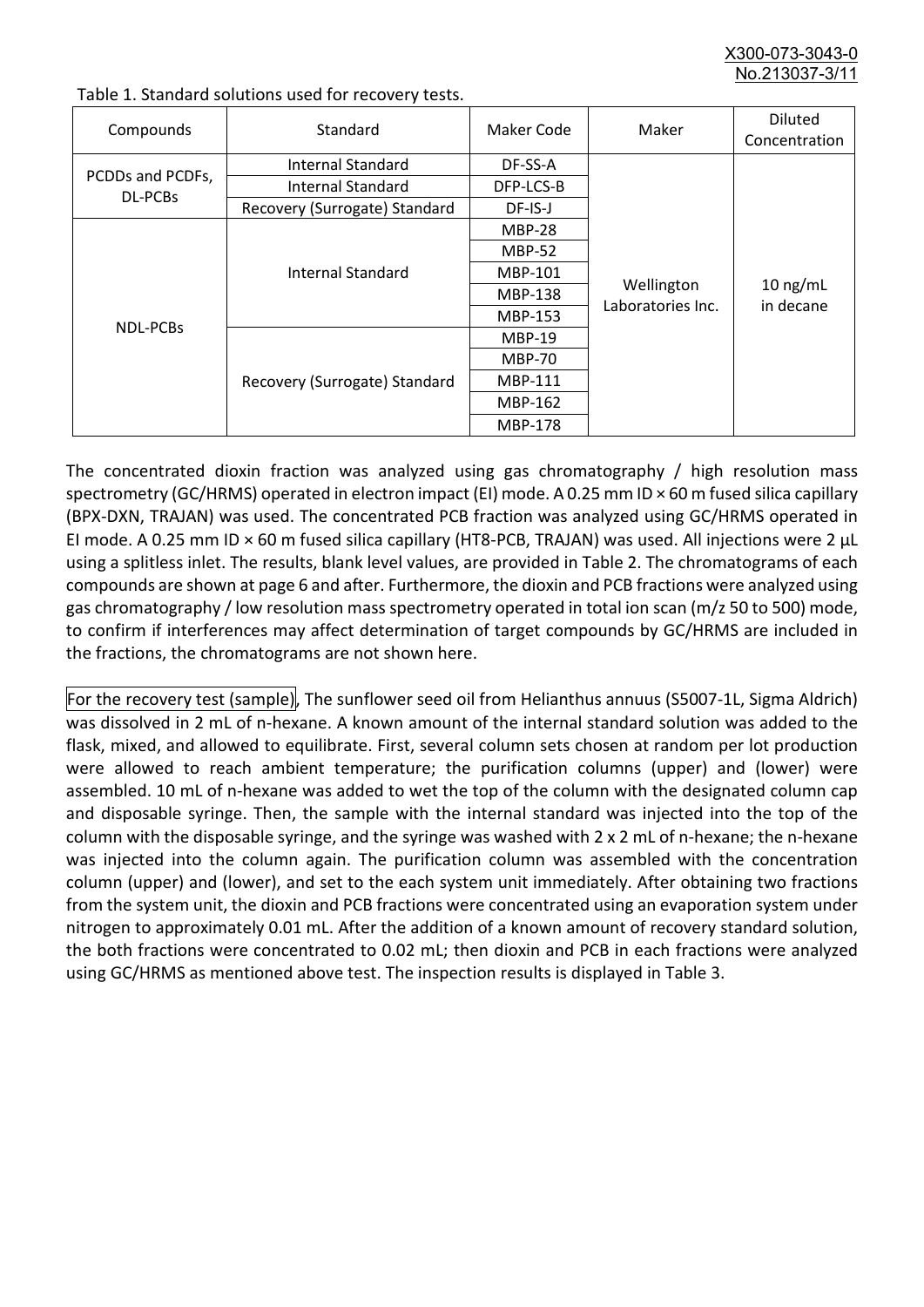X300-073-3043-0 No.213037-4/11

|  | Table 2 Blank levels of dioxins (PCDDs/PCDFs and DL-PCBs) and NDL-PCBs per column set. |
|--|----------------------------------------------------------------------------------------|
|--|----------------------------------------------------------------------------------------|

| able 2 Diarik levels of dioxins (I CDDs) I CDTs and DET CDs) and NDET CDs per column sett.<br>Congener | Concentration | LOQ       | <b>LOD</b> | $S/N=3$   | TEQ*      |
|--------------------------------------------------------------------------------------------------------|---------------|-----------|------------|-----------|-----------|
|                                                                                                        | pg/column     | pg/column | pg/column  | pg/column | pg/column |
| 2,3,7,8-TeCDD                                                                                          | <b>ND</b>     | 0.29      | 0.09       | 0.08      | 0.09      |
| 1,2,3,7,8-PeCDD                                                                                        | <b>ND</b>     | 0.30      | 0.09       | 0.08      | 0.09      |
| 1,2,3,4,7,8-HxCDD                                                                                      | <b>ND</b>     | 0.8       | 0.2        | 0.2       | 0.02      |
| 1,2,3,6,7,8-HxCDD                                                                                      | <b>ND</b>     | 0.7       | 0.2        | 0.2       | 0.02      |
| 1,2,3,7,8,9-HxCDD                                                                                      | <b>ND</b>     | 0.8       | 0.2        | 0.2       | 0.02      |
| 1,2,3,4,6,7,8-HpCDD                                                                                    | <b>ND</b>     | 1.3       | 0.4        | 0.09      | 0.004     |
| <b>OCDD</b>                                                                                            | <b>ND</b>     | 1.9       | 0.6        | 0.1       | 0.00018   |
| 2,3,7,8-TeCDF                                                                                          | <b>ND</b>     | 0.9       | 0.3        | 0.1       | 0.03      |
| 1,2,3,7,8-PeCDF                                                                                        | <b>ND</b>     | 0.8       | 0.2        | 0.09      | 0.006     |
| 2,3,4,7,8-PeCDF                                                                                        | <b>ND</b>     | 0.5       | 0.2        | 0.09      | 0.06      |
| 1,2,3,4,7,8-HxCDF                                                                                      | <b>ND</b>     | 0.6       | 0.2        | 0.09      | 0.02      |
| 1,2,3,6,7,8-HxCDF                                                                                      | <b>ND</b>     | 0.9       | 0.3        | 0.09      | 0.03      |
| 1,2,3,7,8,9-HxCDF                                                                                      | <b>ND</b>     | 0.6       | 0.2        | 0.1       | 0.02      |
| 2,3,4,6,7,8-HxCDF                                                                                      | <b>ND</b>     | 0.6       | 0.2        | 0.08      | 0.02      |
| 1,2,3,4,6,7,8-HpCDF                                                                                    | <b>ND</b>     | 1.0       | 0.3        | 0.06      | 0.003     |
| 1,2,3,4,7,8,9-HpCDF                                                                                    | <b>ND</b>     | 1.1       | 0.3        | 0.08      | 0.003     |
| <b>OCDF</b>                                                                                            | <b>ND</b>     | 2.0       | 0.6        | 0.1       | 0.00018   |
| #81 (3,4,4',5-TeCB)                                                                                    | <b>ND</b>     | 0.7       | 0.2        | 0.04      | 0.00006   |
| #77 (3,3',4,4'-TeCB)                                                                                   | <b>ND</b>     | 1.5       | 0.5        | 0.05      | 0.00005   |
| #126 (3,3',4,4',5-PeCB)                                                                                | <b>ND</b>     | 0.4       | 0.1        | 0.1       | 0.01      |
| #169 (3,3',4,4',5,5'-HxCB)                                                                             | <b>ND</b>     | 0.9       | 0.3        | 0.09      | 0.009     |
| #123 (2',3,4,4',5-PeCB)                                                                                | <b>ND</b>     | 0.4       | 0.1        | 0.04      | 0.000003  |
| #118 (2,3',4,4',5-PeCB)                                                                                | <b>ND</b>     | 0.7       | 0.2        | 0.04      | 0.000006  |
| #105 (2,3,3',4,4'-PeCB)                                                                                | <b>ND</b>     | 0.4       | 0.1        | 0.04      | 0.000003  |
| #114 (2,3,4,4',5-PeCB)                                                                                 | <b>ND</b>     | 0.6       | 0.2        | 0.04      | 0.000006  |
| #167 (2,3',4,4',5,5'-HxCB)                                                                             | <b>ND</b>     | 0.4       | 0.1        | 0.04      | 0.000003  |
| #156 (2,3,3',4,4',5-HxCB)                                                                              | <b>ND</b>     | 0.5       | 0.1        | 0.04      | 0.000003  |
| #157 (2,3,3',4,4',5'-HxCB)                                                                             | <b>ND</b>     | 0.6       | 0.2        | 0.04      | 0.000006  |
| #189 (2,3,3',4,4',5,5'-HpCB)                                                                           | <b>ND</b>     | 0.4       | 0.1        | 0.03      | 0.000003  |
| #28 (2,4,4'-TrCB)                                                                                      | 2.0           | 0.4       | 0.1        | 0.04      |           |
| #52 (2,2',5,5'-TeCB)                                                                                   | <b>ND</b>     | 0.3       | 0.1        | 0.05      |           |
| #101 (2,2',4,5,5'-PeCB)                                                                                | <b>ND</b>     | 0.4       | 0.1        | 0.04      |           |
| #138 (2,2',3,4,4',5'-HxCB)                                                                             | <b>ND</b>     | 0.6       | 0.2        | 0.04      |           |
| #153 (2,2',4,4',5,5'-HxCB)                                                                             | <b>ND</b>     | 1.1       | 0.3        | 0.04      |           |
| #180 (2,2',3,4,4',5,5'-HpCB)                                                                           | <b>ND</b>     | 0.6       | 0.2        | 0.05      |           |

\* TEQ: Toxicity Equivalents (are applied WHO-TEF(2006))

- 1. The figures in the parentheses in the concentration of actual measurement denote the concentration of the LOD or more and less than the LOQ.
- 2. ND in the concentration of actual measurement denotes less than the LOD.
- 3. TEQ are calculated with an actual measurement which is the concentration of the LOQ or more, and an actual measurement which is the concentration of the LOD or more and less than the LOQ, respectively. For values less than the LOD, TEQ are calculated with the LOD.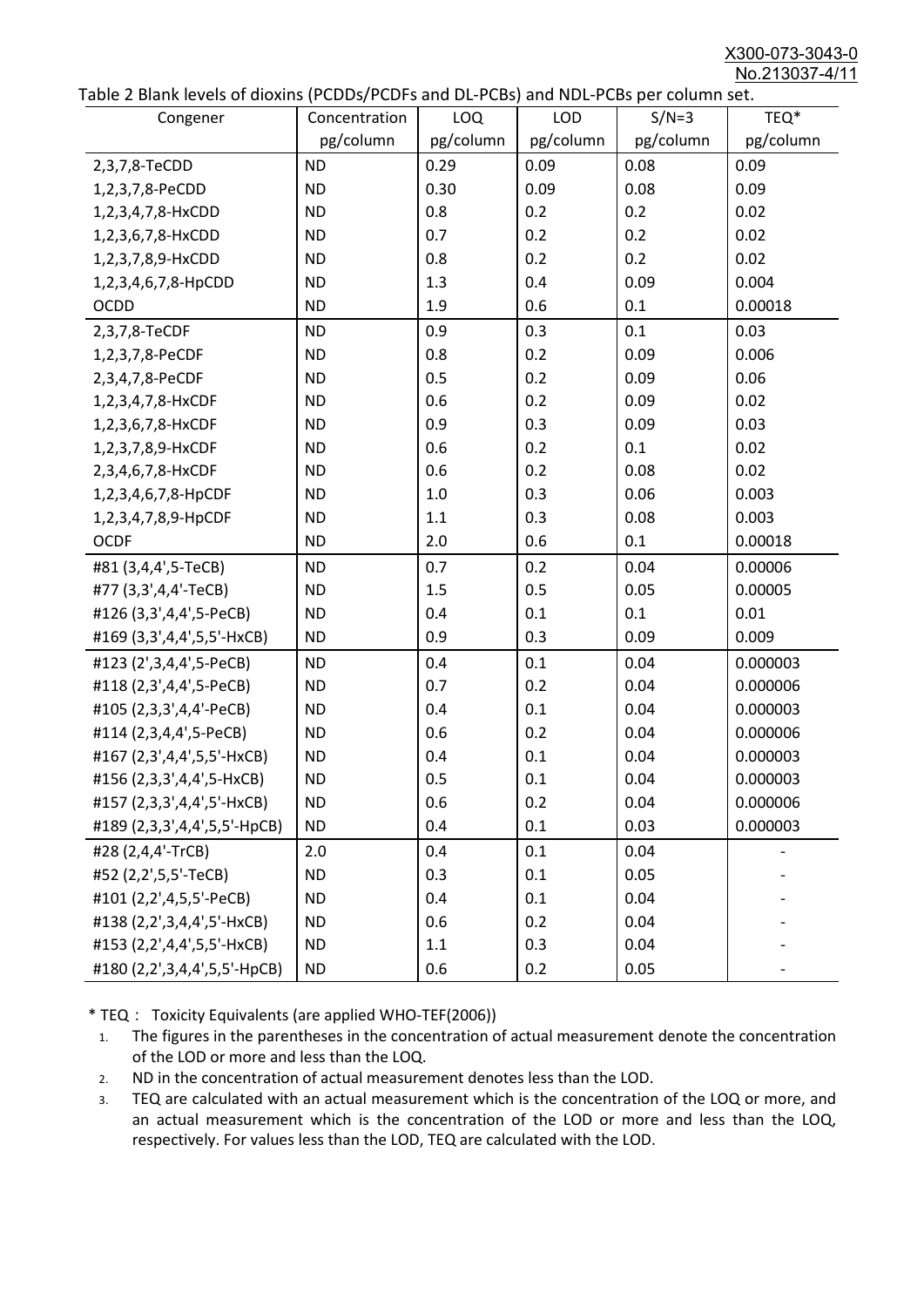| uwic J.<br><b>INCLUSION INTO THE MANUSCRY INTO THE STATISTICS</b><br>Congener | Sample |
|-------------------------------------------------------------------------------|--------|
| 2,3,7,8-TeCDD                                                                 | 78%    |
| 1,2,3,7,8-PeCDD                                                               | 81%    |
| 1,2,3,4,7,8-HxCDD                                                             | 84 %   |
| 1,2,3,6,7,8-HxCDD                                                             | 86%    |
| 1,2,3,7,8,9-HxCDD                                                             | 78%    |
| 1,2,3,4,6,7,8-HpCDD                                                           | 85%    |
| OCDD                                                                          | 86%    |
| 2,3,7,8-TeCDF                                                                 | 83%    |
| 1,2,3,7,8-PeCDF                                                               | 88%    |
| 2,3,4,7,8-PeCDF                                                               | 89 %   |
| 1,2,3,4,7,8-HxCDF                                                             | 82%    |
| 1,2,3,6,7,8-HxCDF                                                             | 85%    |
| 1,2,3,7,8,9-HxCDF                                                             | 84 %   |
| 2,3,4,6,7,8-HxCDF                                                             | 86%    |
| 1,2,3,4,6,7,8-HpCDF                                                           | 87%    |
| 1,2,3,4,7,8,9-HpCDF                                                           | 85%    |
| <b>OCDF</b>                                                                   | 89 %   |
| #81 (3,4,4',5-TeCB)                                                           | 90%    |
| #77 (3,3',4,4'-TeCB)                                                          | 89%    |
| #126 (3,3',4,4',5-PeCB)                                                       | 85 %   |
| #169 (3,3',4,4',5,5'-HxCB)                                                    | 85%    |
| #123 (2', 3, 4, 4', 5-PeCB)                                                   | 90%    |
| #118 (2,3',4,4',5-PeCB)                                                       | 84 %   |
| #105 (2,3,3',4,4'-PeCB)                                                       | 84 %   |
| #114 (2,3,4,4',5-PeCB)                                                        | 89 %   |
| #167 (2,3',4,4',5,5'-HxCB)                                                    | 89%    |
| #156 (2,3,3',4,4',5-HxCB)                                                     | 98%    |
| #157 (2,3,3',4,4',5'-HxCB)                                                    | 96 %   |
| #189 (2,3,3',4,4',5,5'-HpCB)                                                  | 96 %   |
| #28 (2,4,4'-TrCB)                                                             | 94 %   |
| #52 (2,2',5,5'-TeCB)                                                          | 91%    |
| #101 (2,2',4,5,5'-PeCB)                                                       | 91%    |
| #138 (2,2',3,4,4',5'-HxCB)                                                    | 95 %   |
| #153 (2,2',4,4',5,5'-HxCB)                                                    | 86 %   |
| #180 (2,2',3,4,4',5,5'-HpCB)                                                  | 96 %   |

Table 3. Recoveries of labeled internal standards.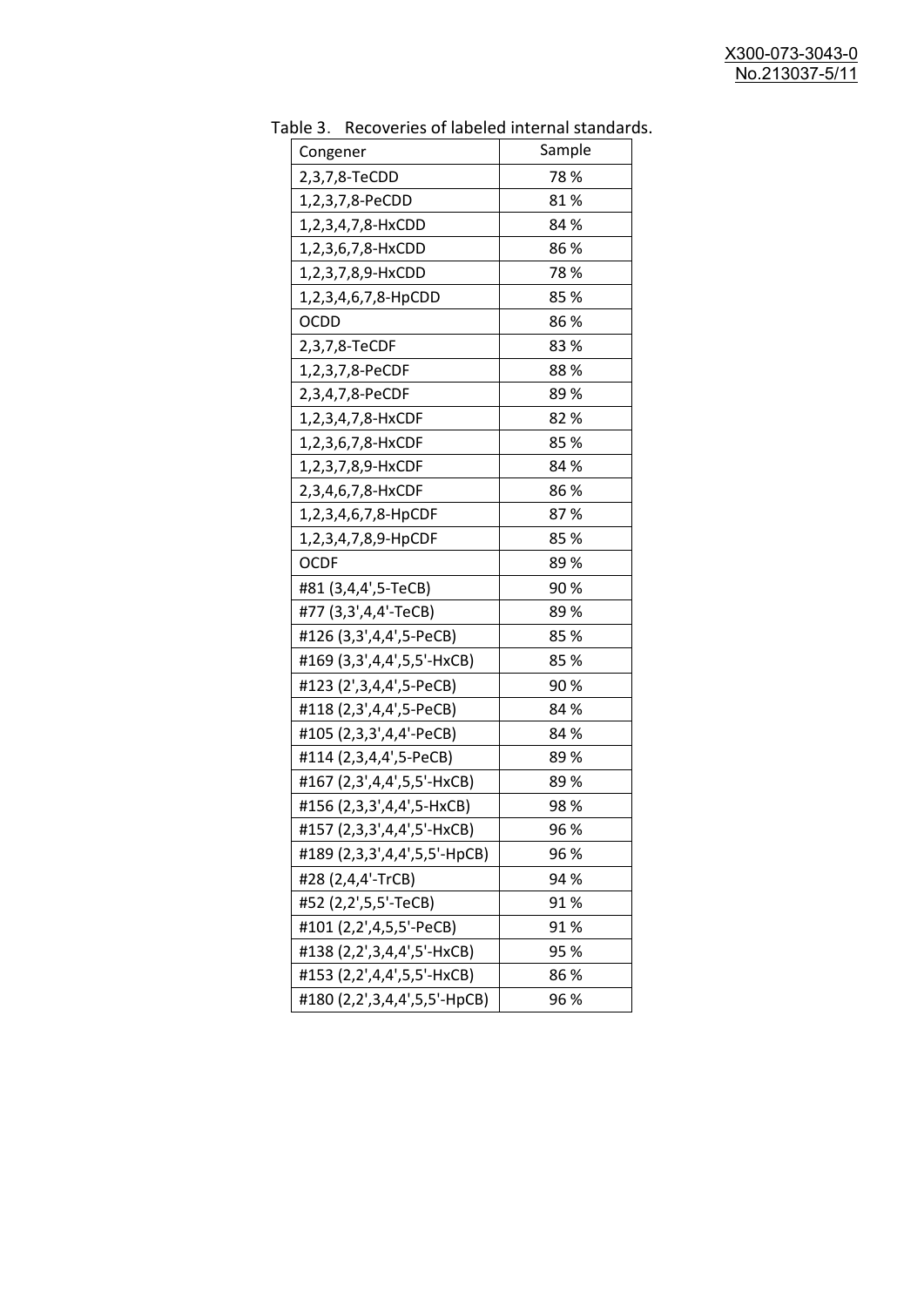#### **Compound View** Page 1

DqData : M:\Diok\DqData\2021\C1E150\BPX-078-1 Injection : C1E150001X

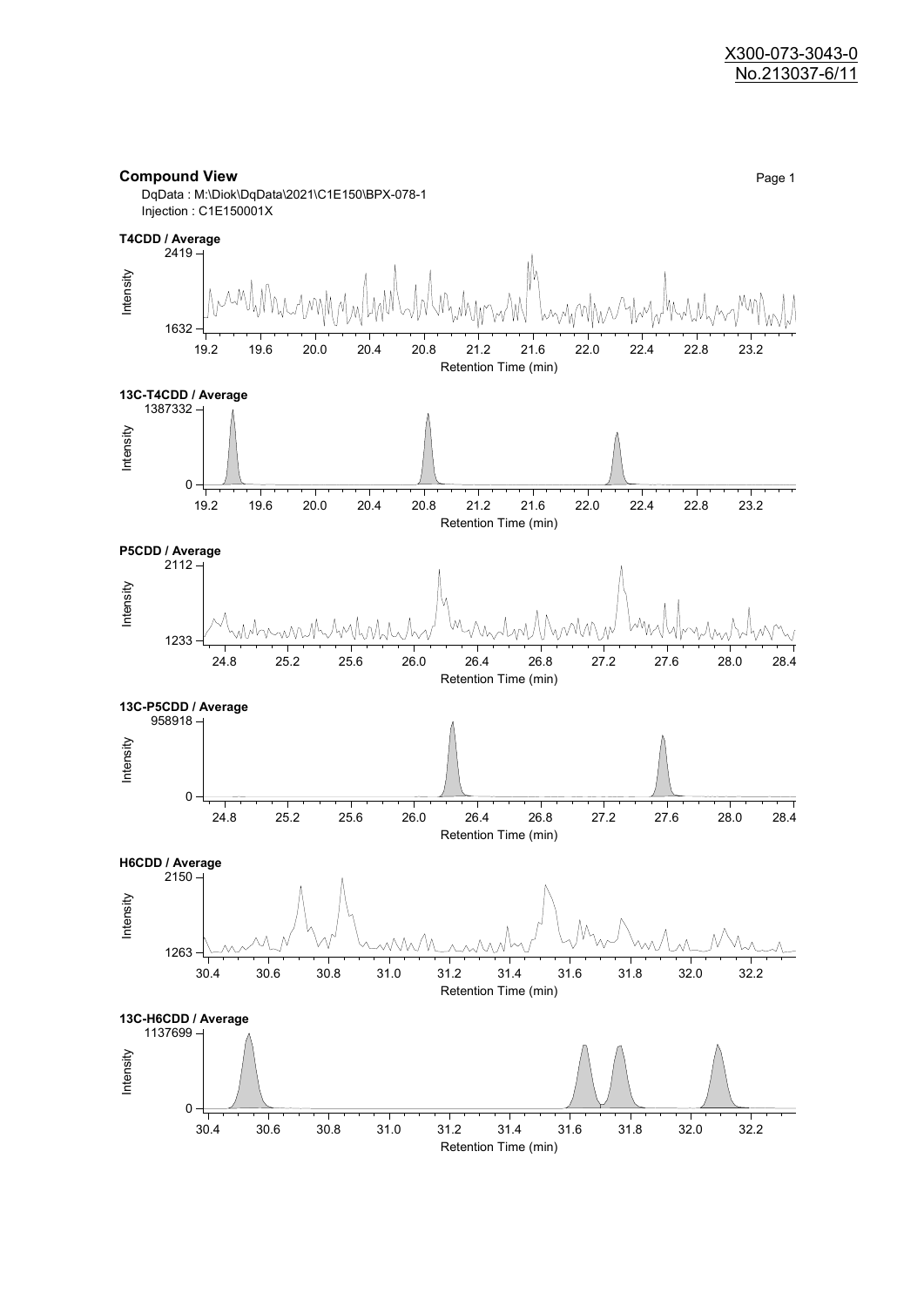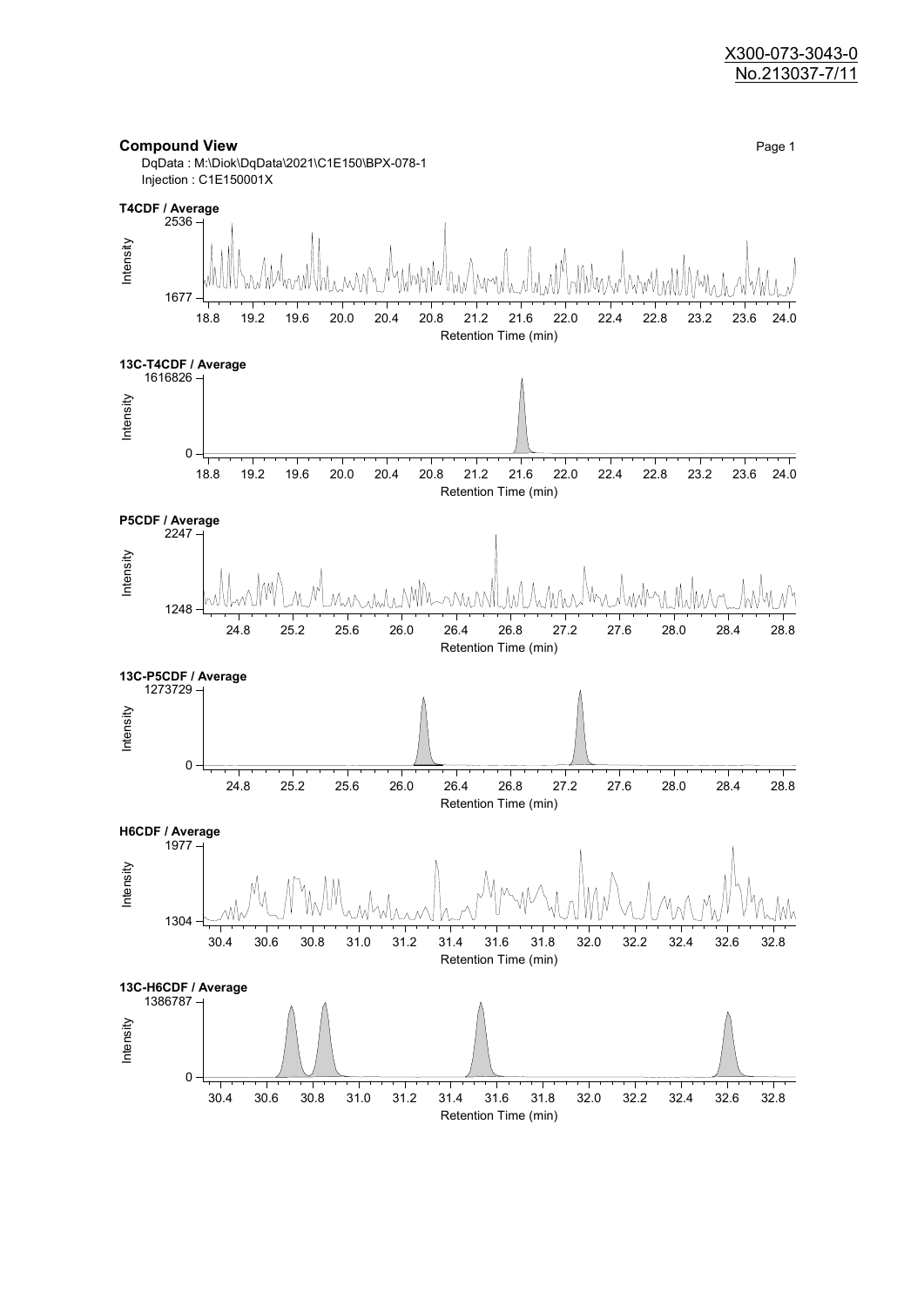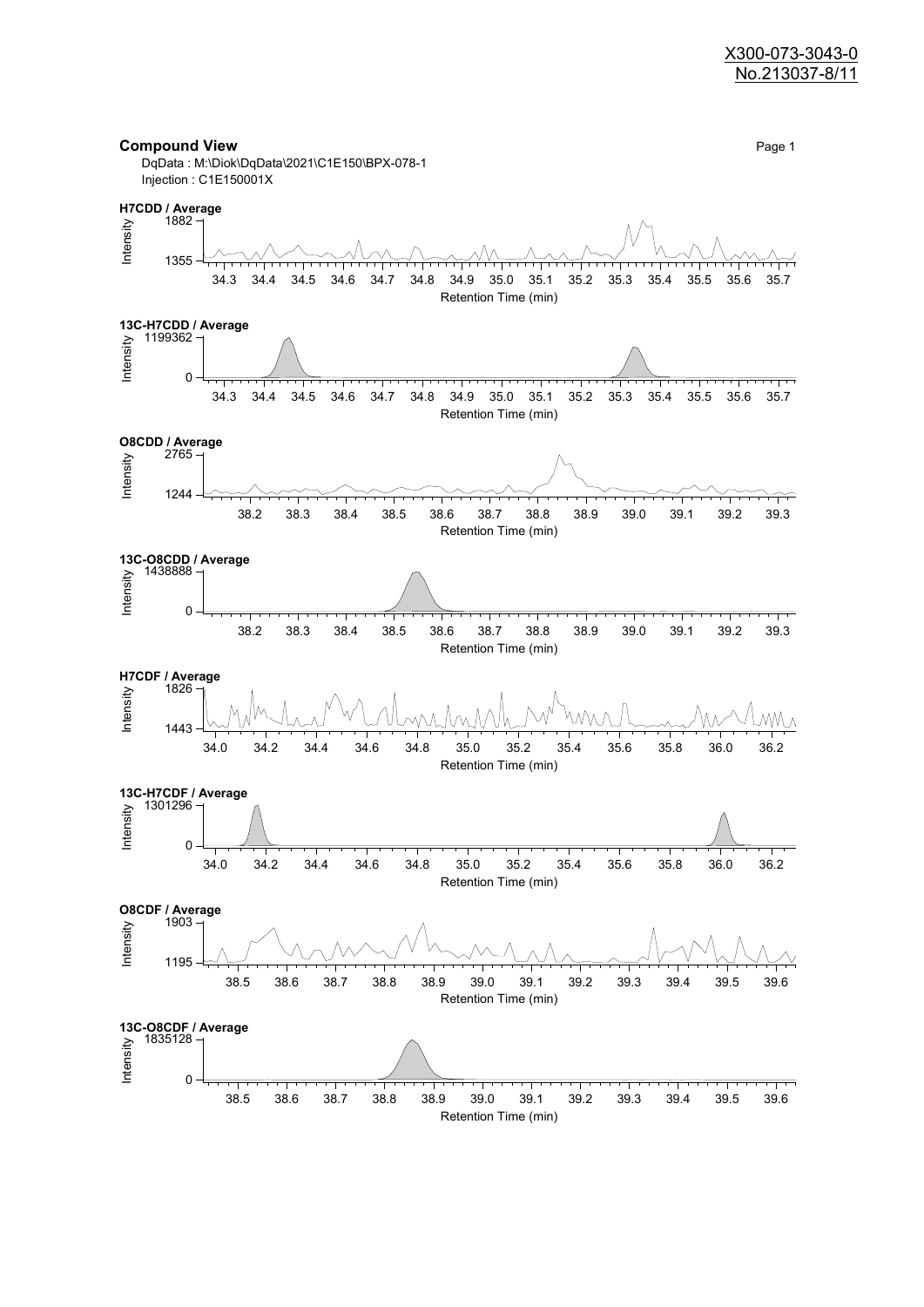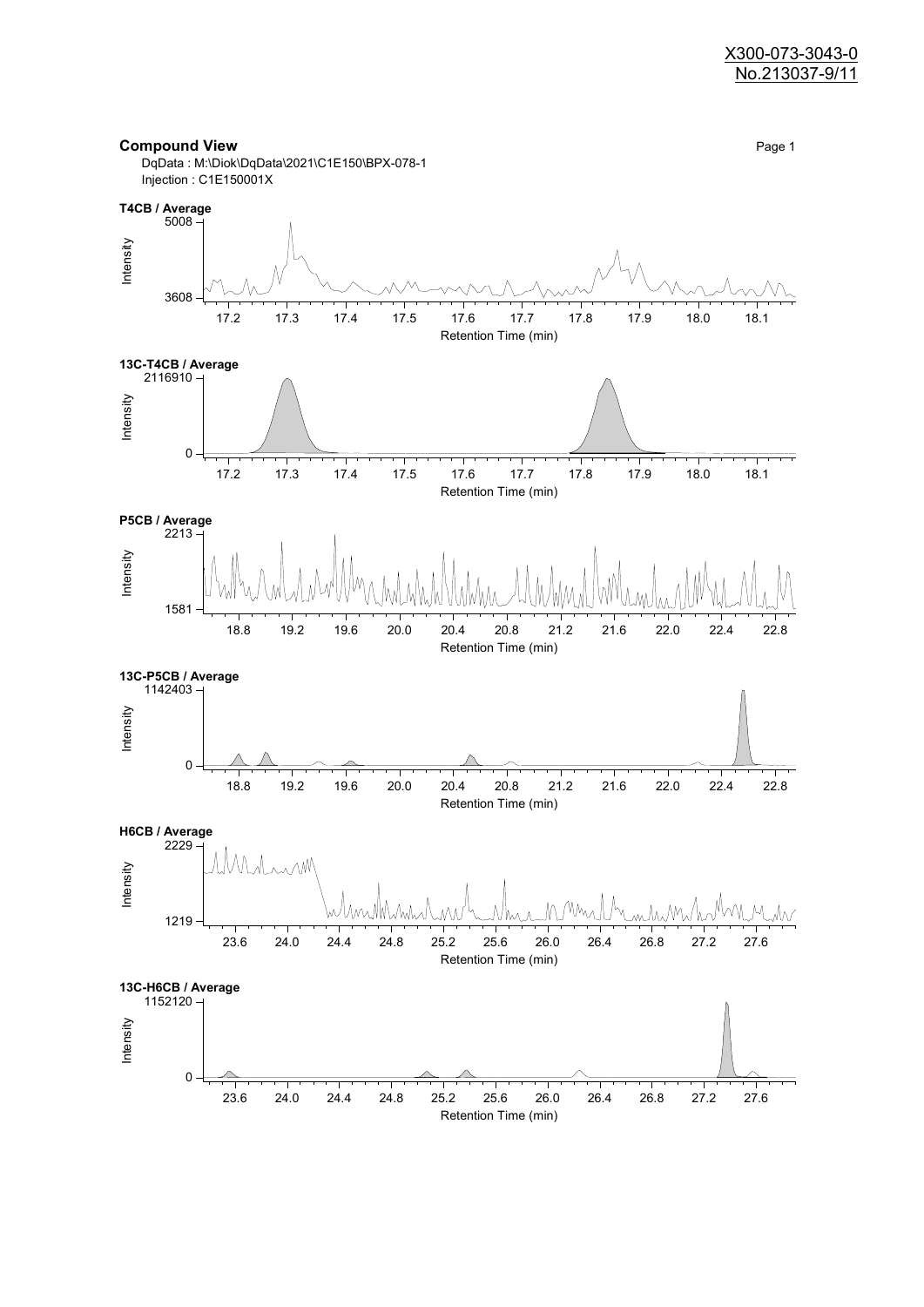